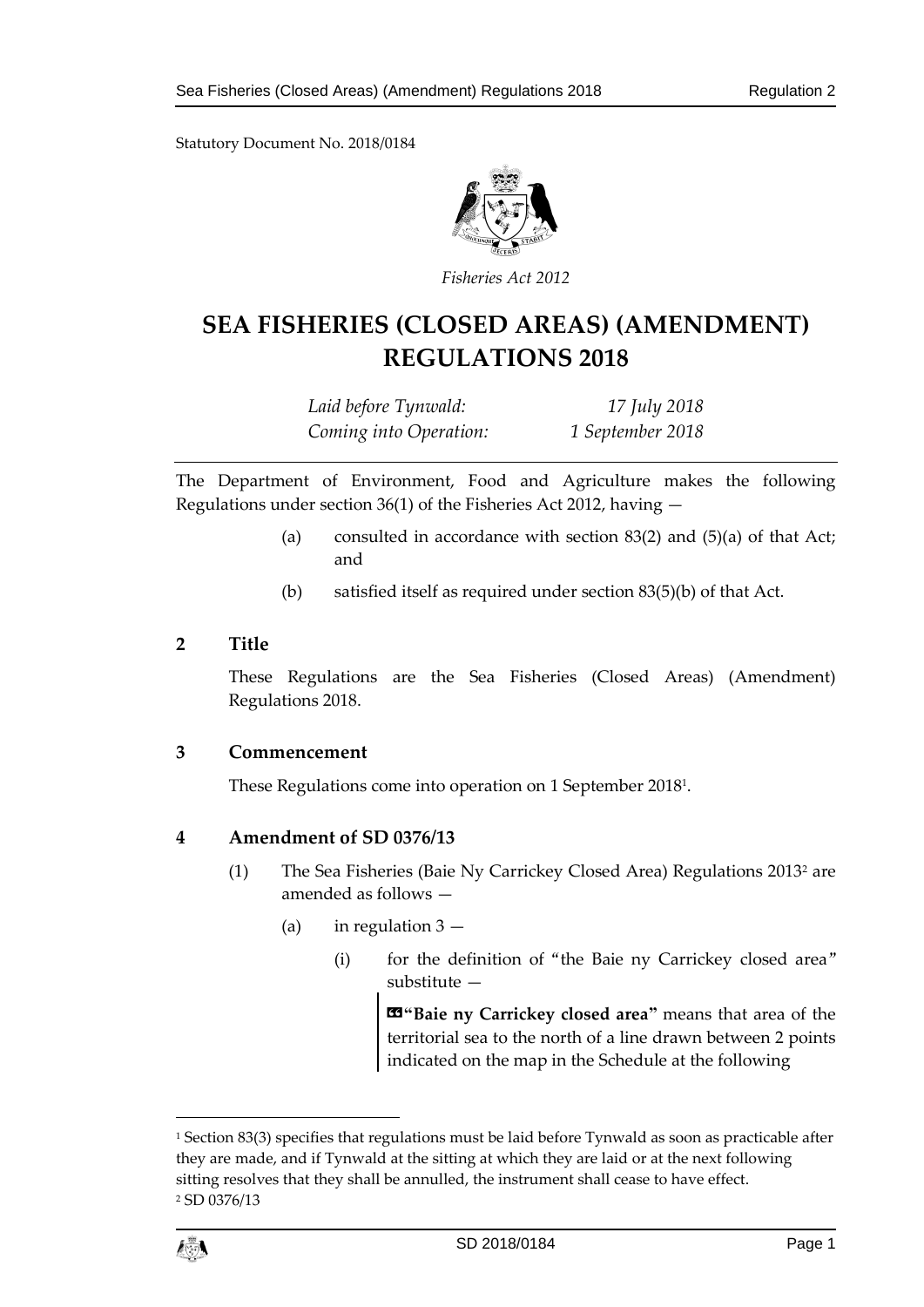co-ordinates —

- A. Black Head (54° 03.3839' N, 04° 46.2560' W); and
- B. Scarlett Stack (54° 03.6640' N, 04° 39.9240' W),

up to and including the shore up to the Highest Astronomical Tide level<sup>D</sup>;

(ii) after the definition of "the Baie ny Carrickey closed area" insert —

> **«"Highest Astronomical Tide"** means the highest tidal level which can be predicted to occur under average meteorological conditions and any combination of astronomical conditions; $\boldsymbol{\mathsf{\Xi}}$ ; and

(b) for the map in the Schedule, substitute the map in Part 1 of the Schedule to these Regulations.

#### **5 Amendment of SD 2017/0266**

- (1) The Sea Fisheries (Closed Areas) Regulations 2017<sup>3</sup> are amended as follows —
	- (a) in regulation  $3 -$

—

(i) for the definition of "Douglas Bay Closed Area" substitute

«**"Douglas Bay Closed Area"** means that part that area of the territorial sea to the west of a line drawn between 2 points indicated on the map in Part 1 of the Schedule at the following co-ordinates —

- A. the lighthouse at Douglas Head in position 54° 08.6000' N, 04° 27.9500' W; and
- B. the most easterly point of Banks Howe in position 54° 10.3500' N, longitude 04° 25.2600' W,

up to and including the shore up to the Highest Astronomical Tide level $\boldsymbol{\Xi}$ :

(ii) after the definition of "Douglas Bay Closed Area" insert —

**«"Highest Astronomical Tide"** means the highest tidal level which can be predicted to occur under average meteorological conditions and any combination of astronomical conditions: $\mathbf{E}$ 

(iii) for the definition of "Laxey Bay Closed Area" substitute —

«**"Laxey Bay Closed Area"** means that part of the territorial sea to the west of a line drawn between 2 points

-



<sup>3</sup> SD 2017/0266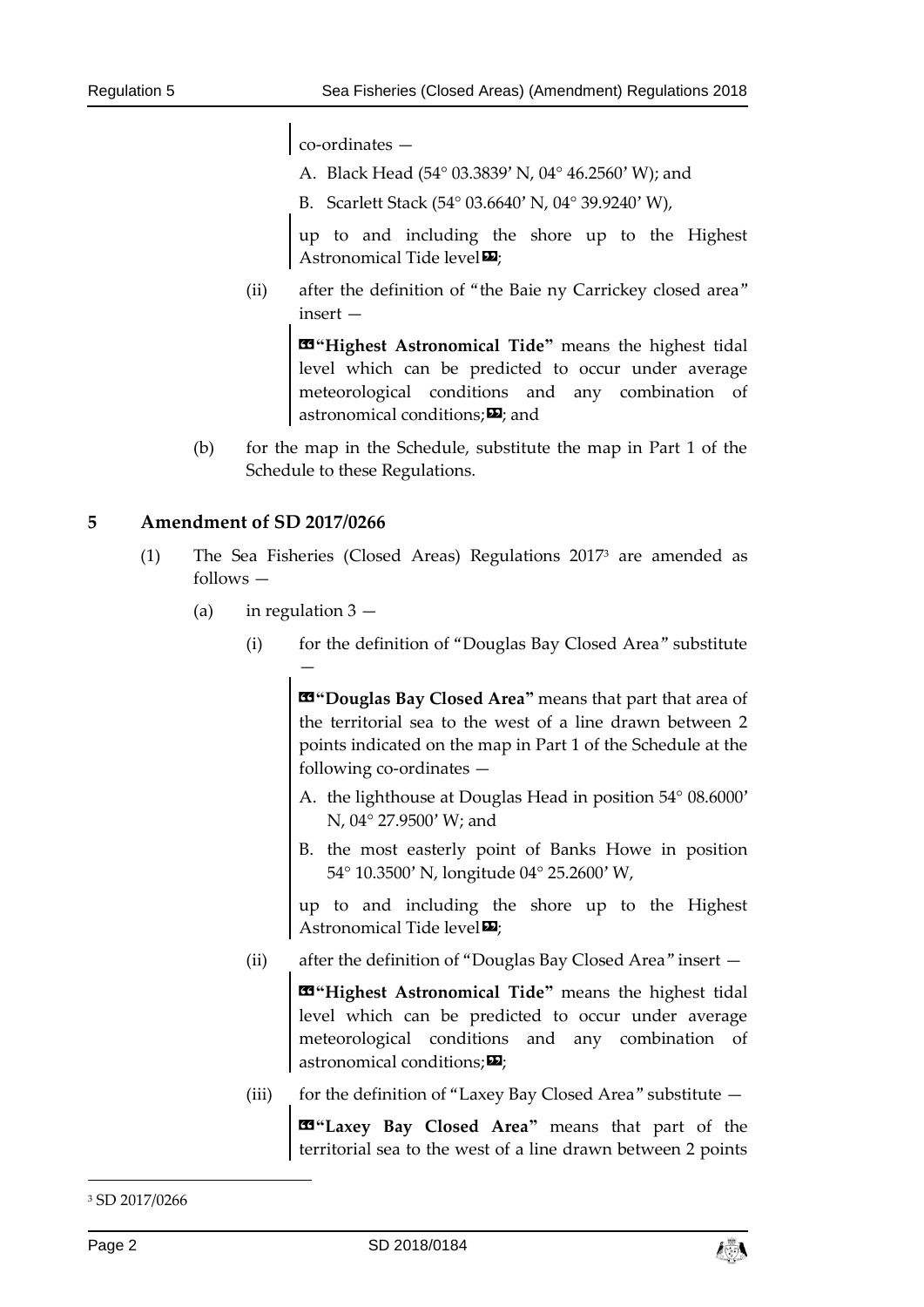indicated on the map in Part 2 of the Schedule at the following co-ordinates —

- A. the point at Carrick Roayrt in position 54° 14.3742' N, longitude 04° 21.9420' W; and
- B. Clay Head in position 54° 11.8044' N, 04° 23.2338' W,

up to and including the shore to the Highest Astronomical Tide level $\mathbf{E}$ ;

(iv) for the definition of "Niarbyl Bay Closed Area" substitute —

> «**"Niarbyl Bay Closed Area"** means that part of the territorial sea to the east of a line drawn between 2 points indicated on the map in Part 3 in the Schedule at the following co-ordinates —

- A. Elby Point in position 54° 09.7500' N, 04° 44.5602' W; and
- B. the headland west of Fleshwick Bay and known as Amulty in position 54° 06.5400' N, 04° 45.6700' W,

up to and including the shoreline to the Highest Astronomical Tide level;

- (b) for the map in Part 1 of the Schedule substitute with the map entitled "Douglas Bay Closed Area" in Part 2 of the Schedule to these Regulations;
- (c) for the map in Part 2 of the Schedule substitute with the map entitled "Laxey Bay Closed Area" in Part 3 of the Schedule to these Regulations; and
- (d) for the map in Part 3 of the Schedule substitute with the map entitled "Niarbyl Bay Closed Area" in Part 4 of the Schedule to these Regulations.

### **MADE 25 JUNE 2018**

**GEOFFREY BOOT** *Minister for Environment, Food and Agriculture*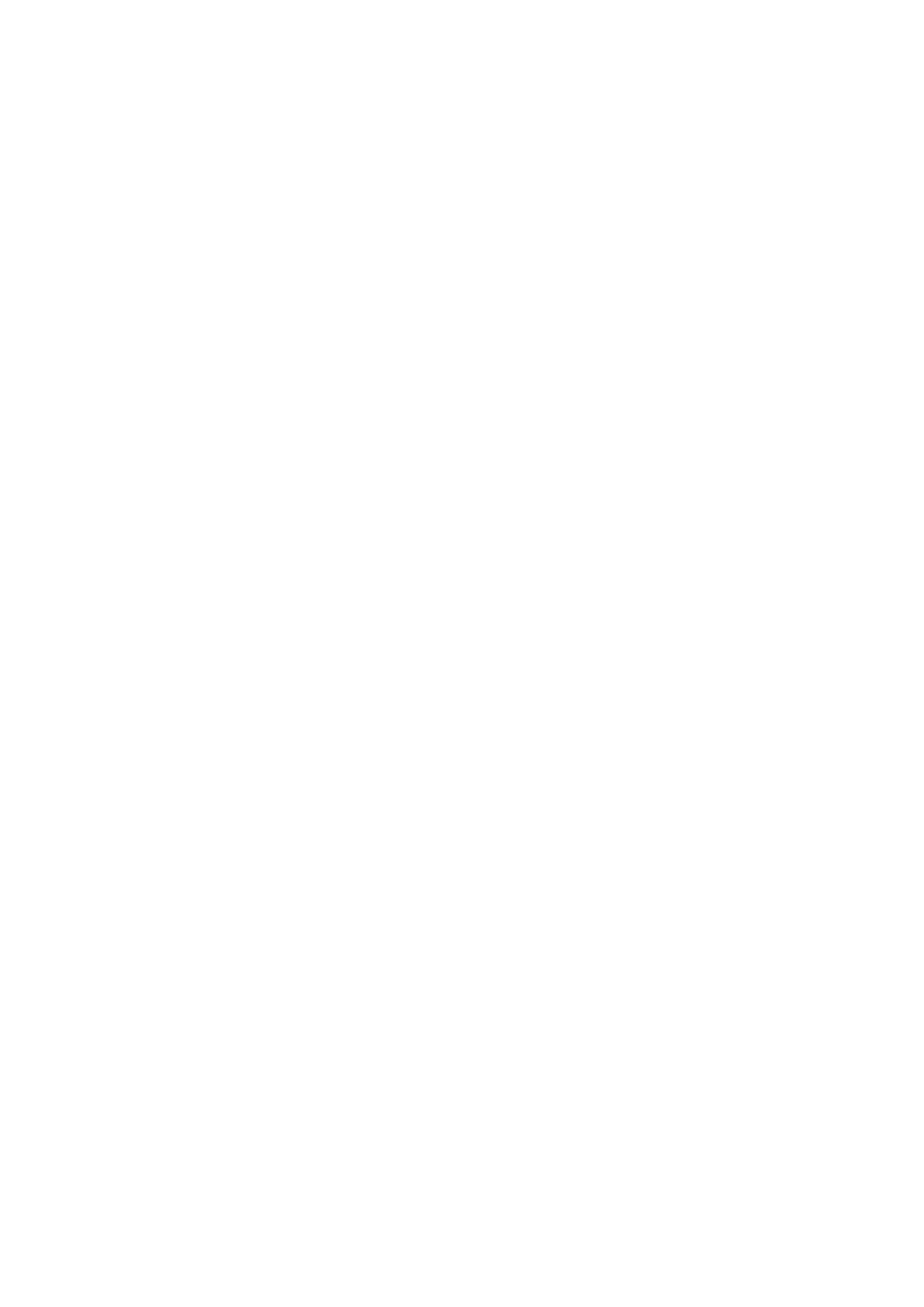#### **SCHEDULE**

## **PART 1**

## BAIE NY CARRICKEY CLOSED AREA

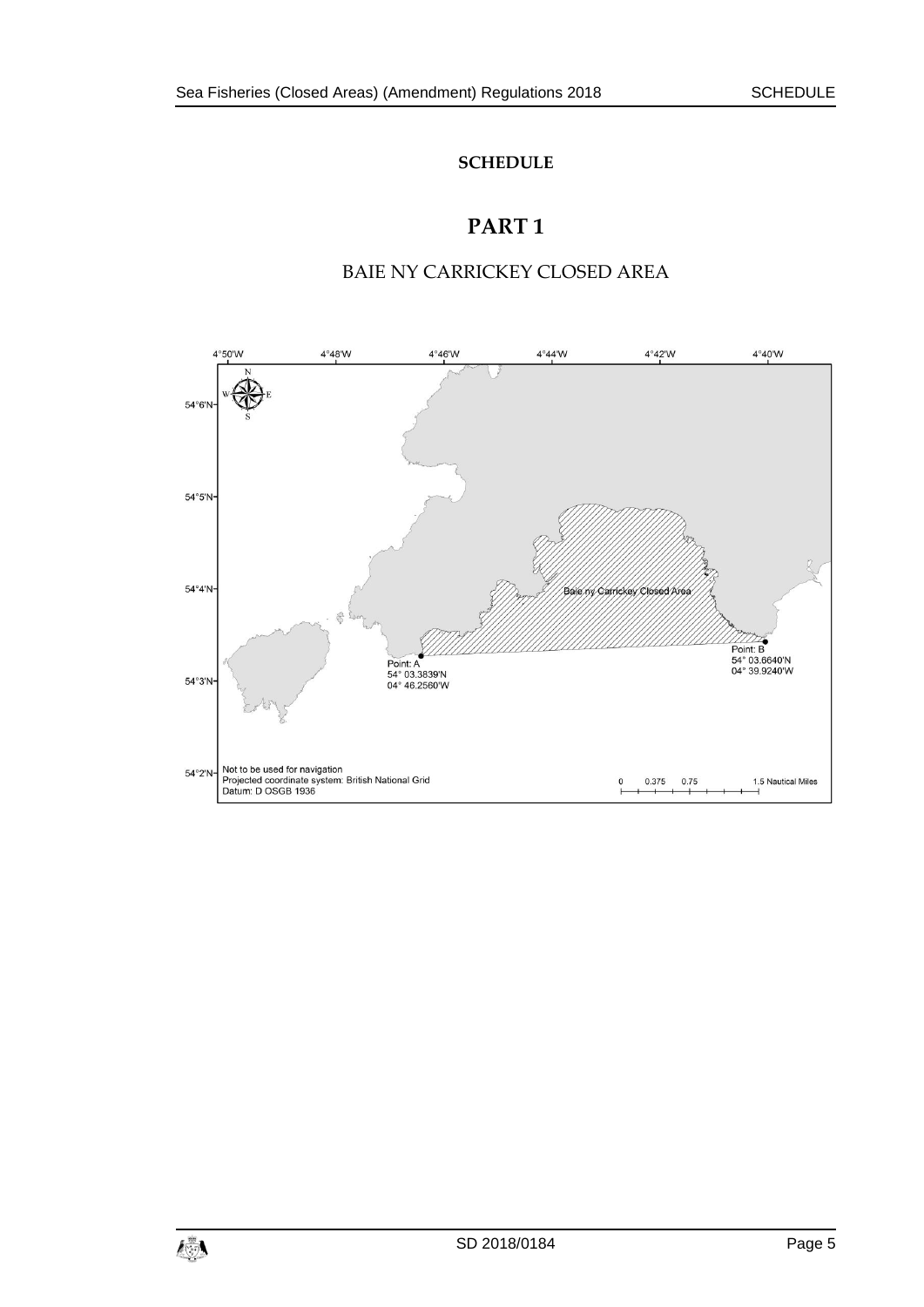## **PART 2**



#### DOUGLAS BAY CLOSED AREA

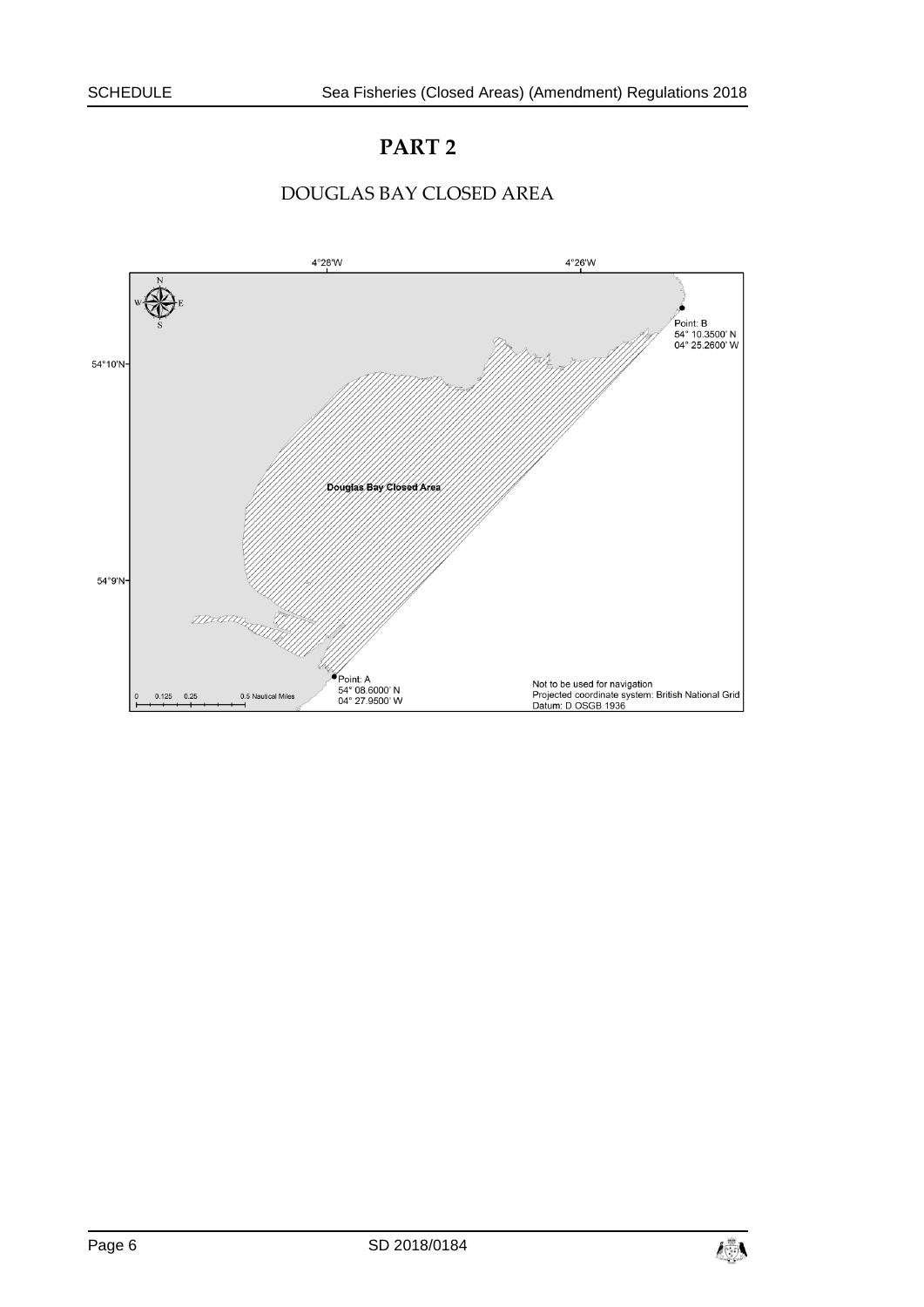## **PART 3**



Point: B<br>54° 11.8044' N<br>04° 23.2338' W

 $\overline{C}$ 

 $0.175$  0.35

0.7 Nautical Miles

## LAXEY BAY CLOSED AREA

54°12'N-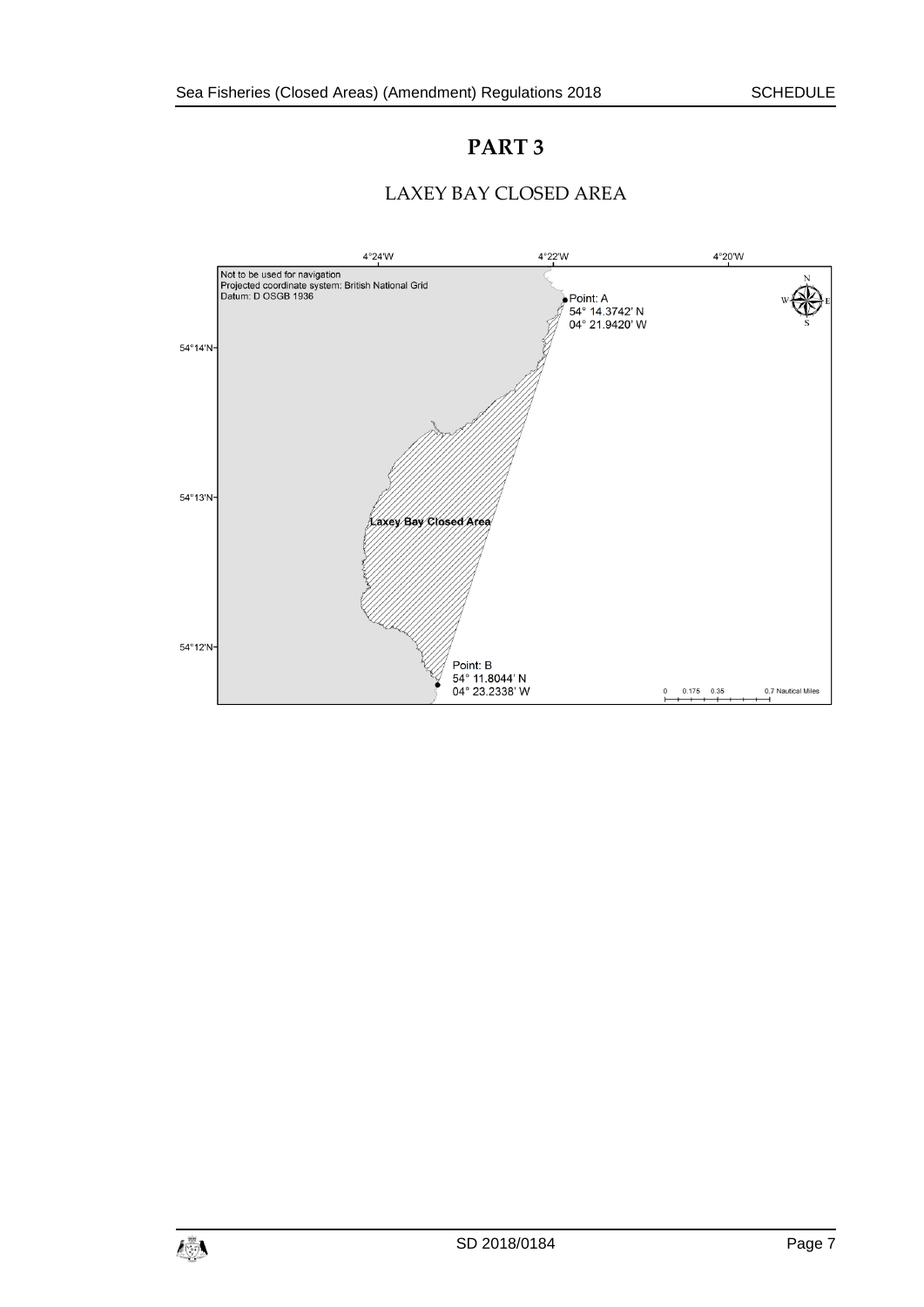## **PART 4**

### NIARBYL BAY CLOSED AREA